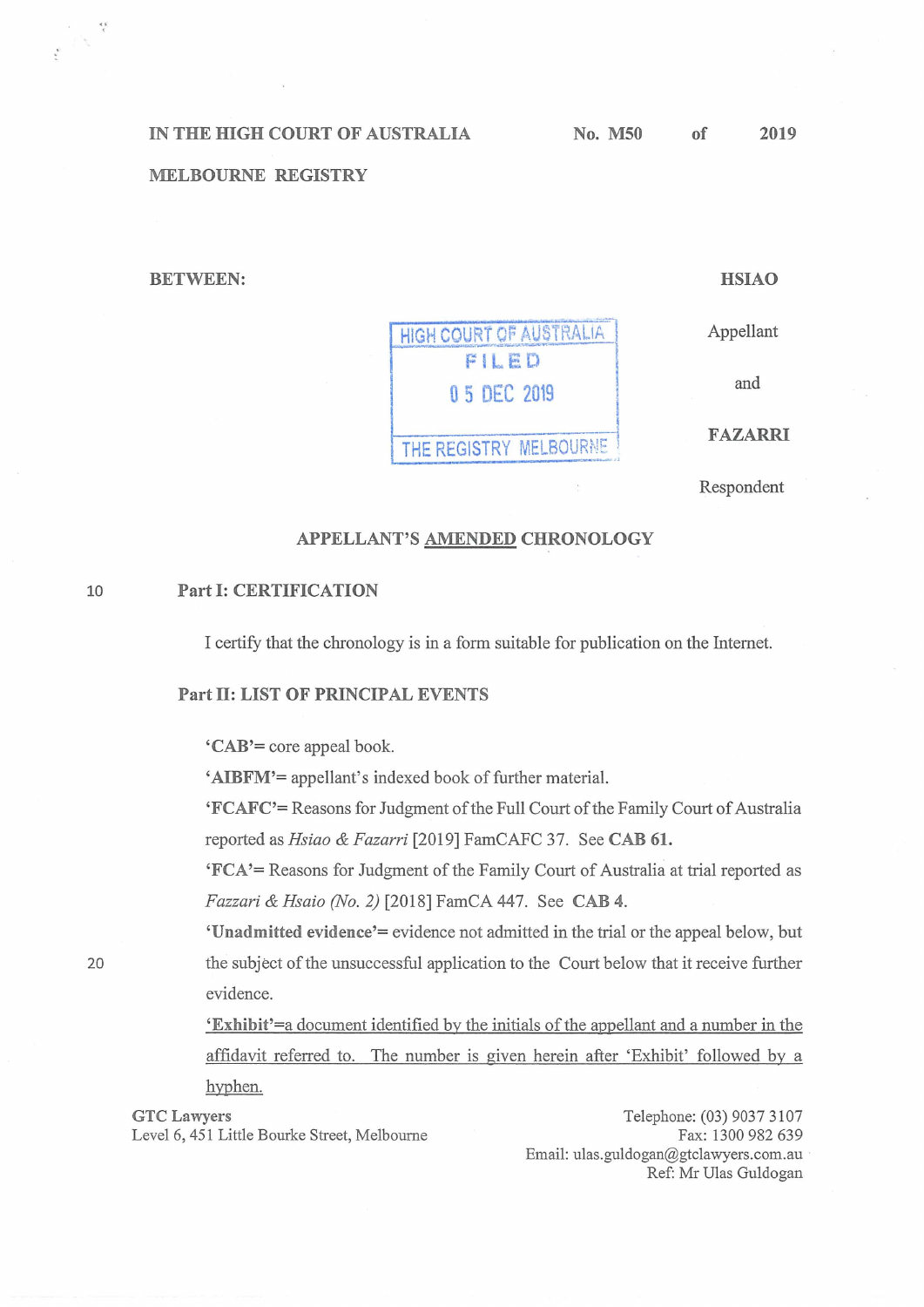| Date                   | Event                           | Reference                  |
|------------------------|---------------------------------|----------------------------|
| August 2012            | An intimate relationship        | FCAFC [7], CAB 64.         |
|                        | between<br>the<br>began         |                            |
|                        | the<br>appellant<br>and         |                            |
|                        | respondent.                     |                            |
| April 2014             | The respondent purchased        | FCAFC [11], CAB 65.        |
|                        | G Street, Suburb H ('the        |                            |
|                        | property') and transferred      |                            |
|                        | to the appellant $1/10^{th}$ of |                            |
|                        | his interest therein by gift.   |                            |
| 9 December 2014        | respondent's<br>The             | unadmitted<br>See<br>the   |
|                        | solicitor<br>conveyancing       | evidence at paras 7 to 10  |
|                        | letter<br>him<br>wrote<br>a     | of<br>the<br>appellant's   |
|                        | enclosing an instrument of      | filed<br>20<br>affidavit   |
|                        | transfer providing for the      | November 2018, AIBFM       |
|                        | transfer of the property to     | 'Exhibit-2'<br>63<br>and   |
|                        | the appellant as joint          | referred<br>therein,<br>to |
|                        | owner and a Form 9A.            | AIBFM 75.<br>See also      |
|                        |                                 | FCAFC [24], CAB 69         |
|                        |                                 | and FCAFC [32], CAB        |
|                        |                                 | 72. 'Exhibit-13' referred  |
|                        |                                 | to in the appellant's said |
|                        |                                 | affidavit (AIBFM 112 to    |
|                        |                                 | 115)<br>contains<br>the    |
|                        |                                 | completed Form 9A.         |
| 10 to 15 December 2014 | various<br>There<br>were        | See FCAFC [24], CAB        |
|                        | communications to which         | 69 to 70 and the           |
|                        | the respondent was party        | unadmitted evidence at     |
|                        | which indicate either that      | 'Exhibit-3', 'Exhibit-4',  |
|                        | intended proceeding<br>he       | 'Exhibit-5', 'Exhibit-6'   |
|                        | (or at least was giving the     | referred to in appellant's |

Â,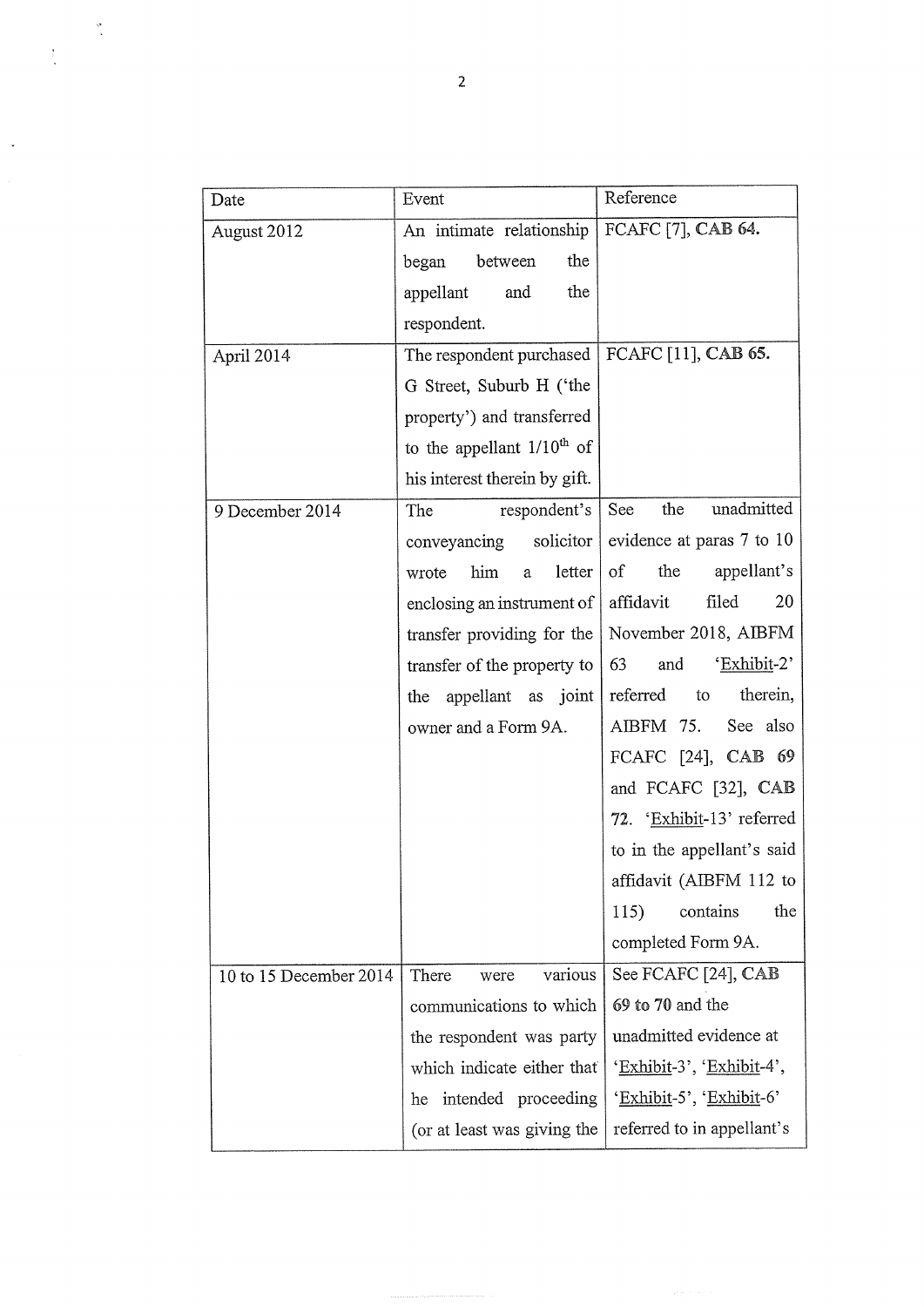|                      | appearance of intending to  | affidavit filed 20            |
|----------------------|-----------------------------|-------------------------------|
|                      | proceed) with the transfer  | November 2018, AIBFM          |
|                      | or was able to conduct      | 76 to 87 and [11] to [16],    |
|                      | business.                   | $[21]$ and $[22]$ of the said |
|                      |                             | affidavit, AIBFM 64 and       |
|                      |                             | 65.                           |
|                      |                             |                               |
|                      |                             |                               |
| 15 December 2014     | Whilst in hospital with a   | the<br>relevant<br>As<br>to   |
|                      | suspected heart attack, the | statement contained in the    |
|                      | respondent<br>signed<br>the | transfer, and its signing,    |
|                      | transfer. Later that day he | see FCAFC [12], CAB 65        |
|                      | made enquiries with the     | to 66 and FAFC [32],          |
|                      | ANZ about credit cards.     | CAB 72.<br>As to<br>the       |
|                      |                             | enquiries,<br>the<br>see      |
|                      |                             | unadmitted evidence at        |
|                      |                             | 'Exhibit-8' referred to in    |
|                      |                             | appellant's affidavit filed   |
|                      |                             | November<br>20<br>2018,       |
|                      |                             | AIBFM 90ff and [18] of        |
|                      |                             | the said affidavit, AIBFM     |
|                      |                             | 65; FCAFC [24], CAB           |
|                      |                             | 70.                           |
| 16 December 2014 and | The<br>left<br>respondent   | As to his leaving, see the    |
| 23 December 2014     | hospital.<br>There<br>were  | unadmitted evidence at        |
|                      | further communications to   | [26] of the appellant's       |
|                      | which the respondent was    | affidavit filed 20            |
|                      | which<br>indicate<br>party  | November 2018, AIBFM          |
|                      | either that he intended     | 66. As to the                 |
|                      | proceeding<br>with<br>the   | communications, see           |
|                      | transfer or was able to     | FCAFC [24], CAB 70            |
|                      | conduct<br>business<br>or   | and the unadmitted            |
|                      |                             | evidence at 'Exhibit-10'      |

,

t,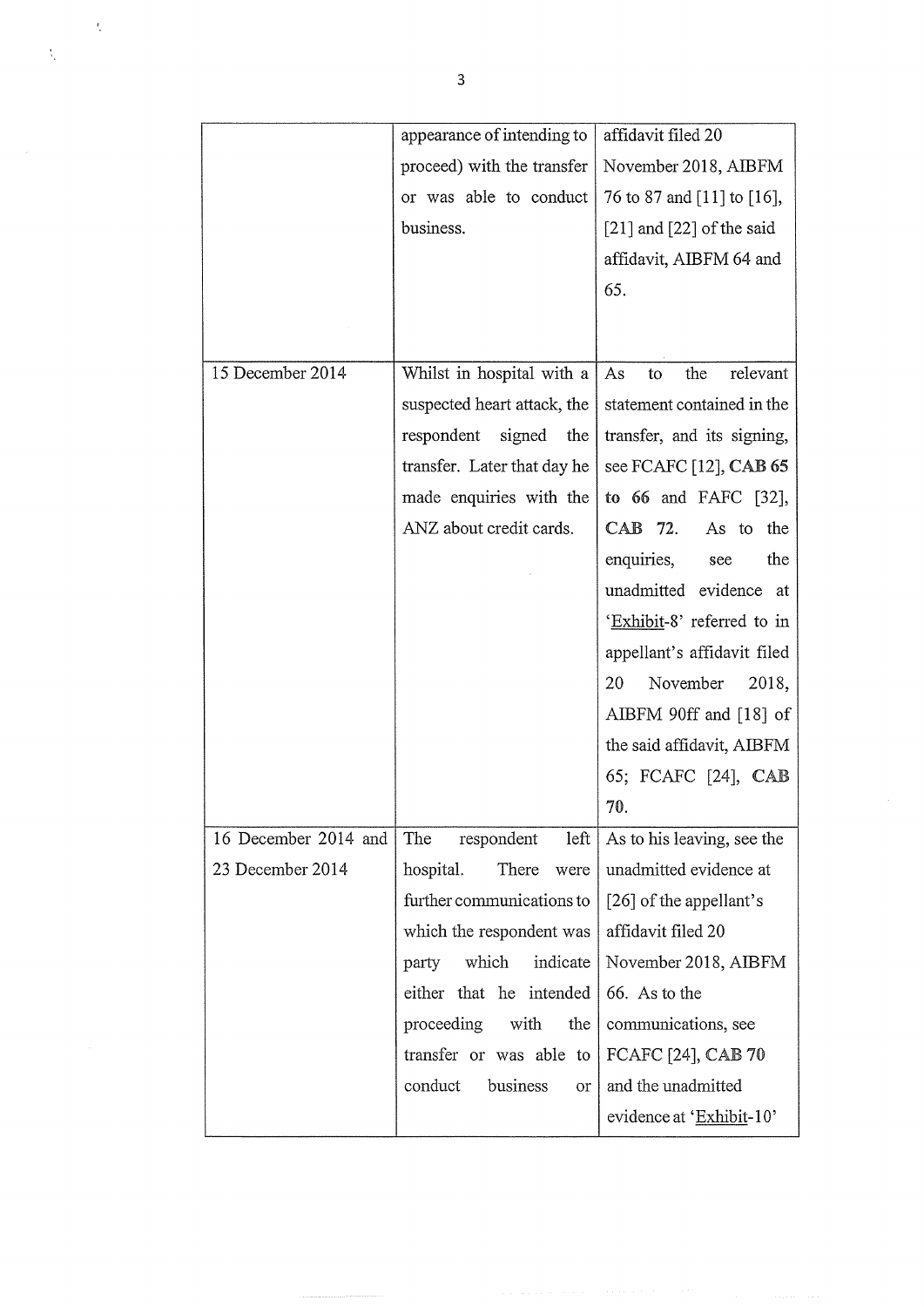|                  | attend to<br>his<br>otherwise | referred to in the          |
|------------------|-------------------------------|-----------------------------|
|                  | affairs.                      | appellant's said affidavit  |
|                  |                               | AIBFM 97ff and              |
|                  |                               | 'Exhibit-14' referred to    |
|                  |                               | therein, AIBFM 118ff        |
|                  |                               | and [20] of the said        |
|                  |                               | affidavit, AIBFM 65 and     |
|                  |                               | [36] of the said affidavit, |
|                  |                               | AIBFM 67 and the            |
|                  |                               | appellant's affidavit filed |
|                  |                               | 27 November 2018 and        |
|                  |                               | the annexure 'Exhibit-1'    |
|                  |                               | thereto, AIBFM 152ff,       |
|                  |                               | referred to in FCAFC        |
|                  |                               | $[24]$ , CAB 70.            |
|                  |                               |                             |
|                  |                               |                             |
|                  |                               |                             |
| 13 February 2015 | The transfer was stamped      | Unadmitted evidence at      |
|                  | exempt<br>by<br>the<br>State  | 'Exhibit-11' referred to in |
|                  | Revenue Office (Victoria)     | the appellant's affidavit   |
|                  |                               | filed 20 November 2018,     |
|                  |                               | AIBFM 100ff; FCAFC          |
|                  |                               | $[32]$ , CAB 72.            |
| 27 March 2015    | The<br>transfer<br>was        | FCAFC [12], CAB<br>66       |
|                  | registered<br>and<br>the      | and [24], CAB 70.           |
|                  | respondent emailed<br>the     |                             |
|                  | message to the appellant,     |                             |
|                  | 'We are now joined at the     |                             |
|                  | hips'.                        |                             |
| March 2015       | The parties signed a Deed     | FCAFC [13], CAB 66,         |
|                  | of Gift.                      | AIBFM 5ff.                  |
| 22 August 2016   | The parties married.          | FCAFC [14], CAB 66.         |

.

 $\tilde{\xi}_s$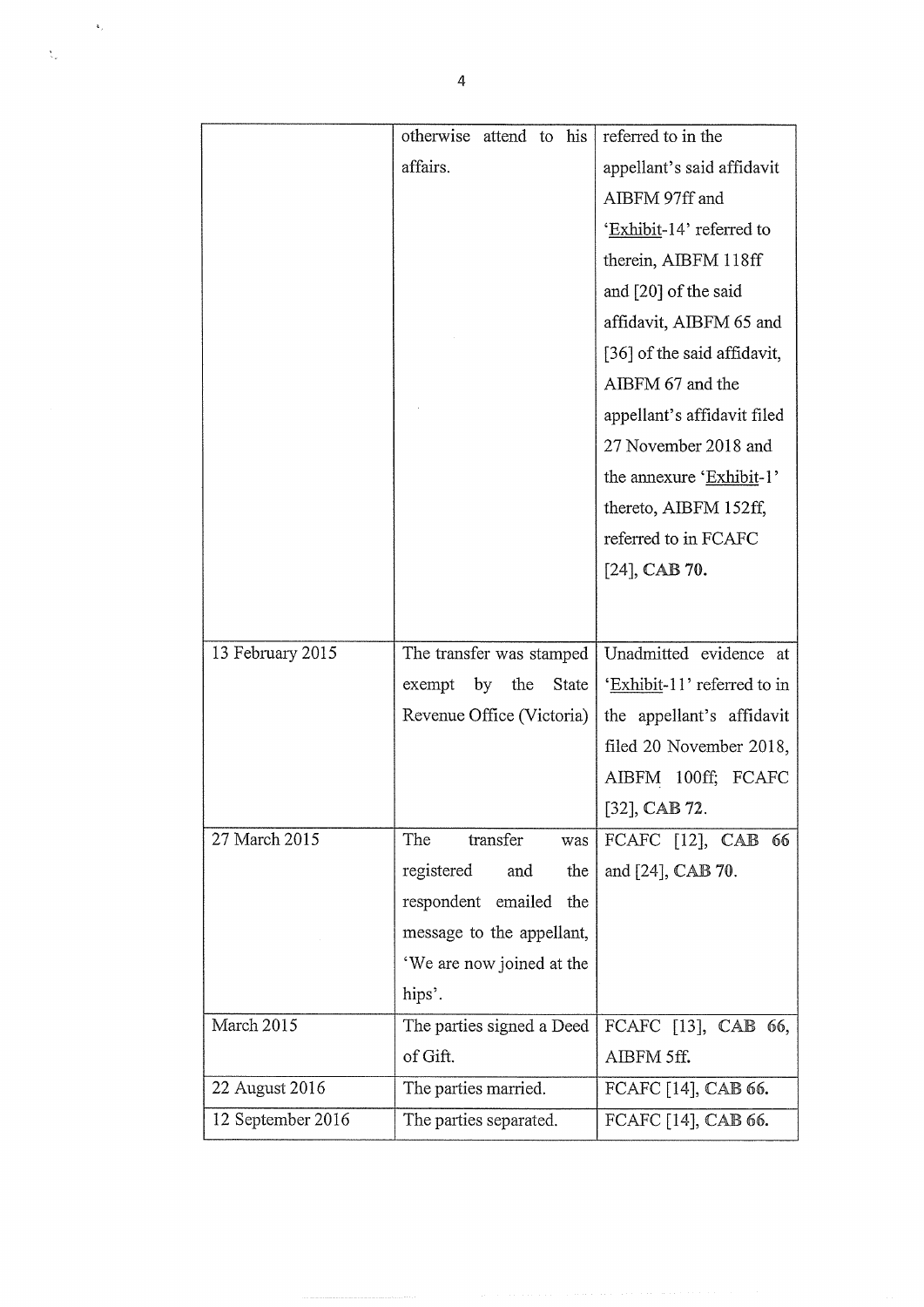| November 2016     | The property proceedings $ $ FCA [2], CAB 8. |                              |
|-------------------|----------------------------------------------|------------------------------|
|                   | begun by<br>the<br>were                      |                              |
|                   | respondent in the Federal                    |                              |
|                   | Circuit Court.                               |                              |
| 19 September 2017 | The<br>proceedings were                      | FCA [2], CAB 8.              |
|                   | transferred to the Family                    |                              |
|                   | Court of Australia.                          |                              |
| 15 June 2018      | The trial commenced in $  FCA [9]$ , CAB 9.  |                              |
|                   | of<br>absence<br>the<br>the                  |                              |
|                   | appellant.                                   |                              |
| 19 June 2018      | The Family Court of                          | CAB <sub>5</sub> .           |
|                   | Australia (constituted by                    |                              |
|                   | the Hon. Justice Cronin)                     |                              |
|                   | delivered judgment.                          |                              |
| 11 December 2018  | appellant filed a<br>The                     | CAB 43.                      |
|                   | Further Amended Notice                       |                              |
|                   | of Appeal in the Court                       |                              |
|                   | below.                                       |                              |
| 20 November 2019  | The appellant filed an                       | FCAFC [6], CAB 64,           |
|                   | Application in an appeal   AIBFM 56ff.       |                              |
|                   | seeking to adduce further                    |                              |
|                   | evidence.                                    |                              |
| 5 March 2019      | The Court                                    | below $\vert$ CAB 62 and 63. |
|                   | dismissed the appeal and                     |                              |
|                   | the application to adduce                    |                              |
|                   | further<br>evidence<br>(per                  |                              |
|                   | Strickland,<br>Kent<br>and                   |                              |
|                   | Watts JJ).                                   |                              |
|                   |                                              |                              |
| 10 October 2019   | This Court granted special                   | CAB 89.                      |
|                   | leave to appeal from the                     |                              |
|                   | whole of the judgment and                    |                              |
|                   | order of the Court below.                    |                              |

,

 $\frac{1}{2}$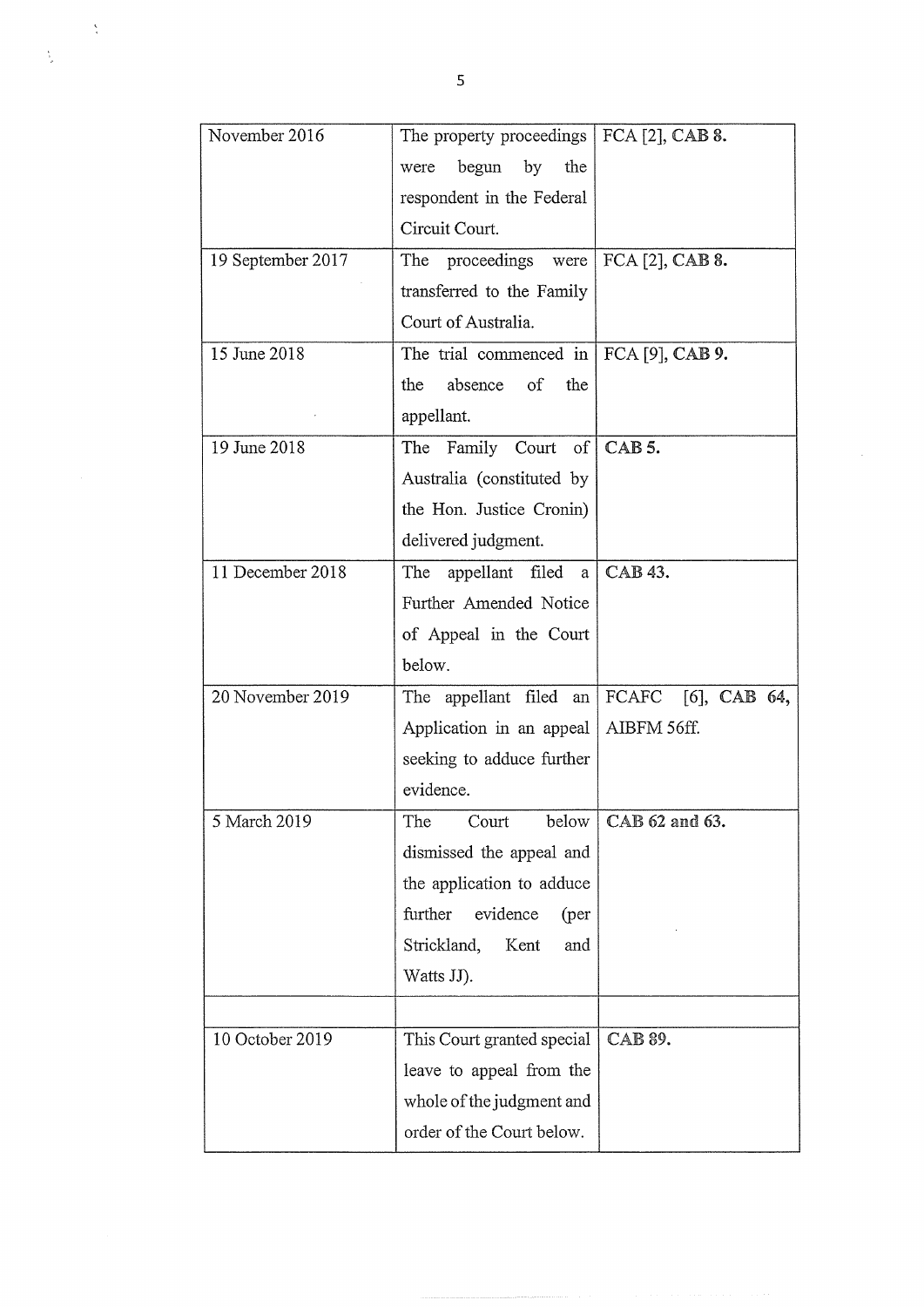| 23 October 2019 | The appellant filed $a   CAB 91$ . |  |
|-----------------|------------------------------------|--|
|                 | Notice of Appeal in this           |  |
|                 | Court.                             |  |

Dated: 4 December 2019

 $\ell$  $\mu$  j myers q $e^-$ 

Telephone: 9653 3777 Email: ajmyers@dunkeldpastoral.com.au

|<br>| ferez

MC HINES Telephone: 0392257854

Email: mhines@vicbar.com.au

Ruslaug

SJ MOLONEY

Telephone: 0392258642 Email: sjmoloney@vicbar. comau

Counsel for the appellant

10

 $\bar{a}_{\bar{k}\bar{k}}$ 

 $\tilde{\gamma}_{12}$